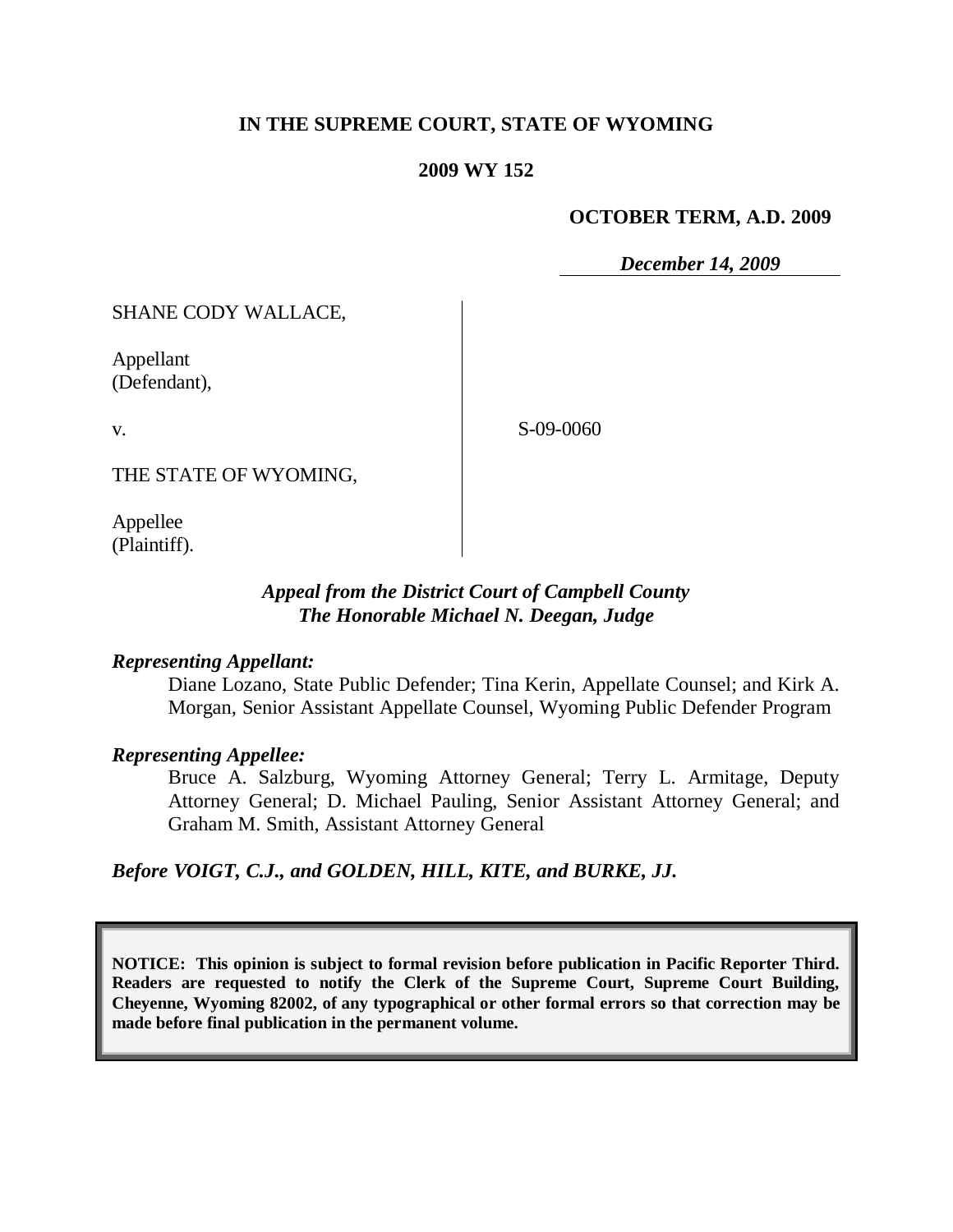# **HILL,** Justice.

[¶1] Shane Cody Wallace appeals the district court"s finding that a deputy did not lack reasonable suspicion to detain him and his vehicle for a dog sniff. Arguing only under the United States Constitution, Wallace contends that the deputy impermissibly expanded the scope of an otherwise lawful stop by requesting the narcotic detection dog. We affirm.

## **ISSUE**

[¶2] Wallace states the single issue as follows:

Mr. Wallace"s Fourth Amendment Rights were violated when law enforcement extended a traffic stop without reasonable suspicion.

The State posits the issue this way:

Thirteen minutes is not an unreasonable amount of time to write two traffic tickets.

# **FACTS**

[¶3] On March 31, 2008, just before midnight, Campbell County Deputy Sheriff Stinson observed that Wallace"s vehicle had a broken taillight, and subsequently stopped the vehicle. As he walked to the vehicle, Deputy Stinson also noticed that Wallace"s rear window was obscured by snow.

[¶4] The deputy contacted Wallace, who was "in a hurry to receive his ticket and leave." In fact, Wallace requested that he be issued a ticket quickly so that he could be on his way. After requesting the appropriate documents, Deputy Stinson returned to his car, contacted dispatch, and learned that both Wallace and his passenger had prior drug contacts. Based on those circumstances, the deputy contacted his colleague, Deputy Spencer, and requested he bring his drug dog to the scene. At that point, Deputy Stinson began writing Wallace a citation for the obscured rear window and a warning ticket for the broken taillight.

[¶5] While Deputy Stinson wrote the citations, Deputy Spencer arrived with his drug dog. Approximately seventeen minutes into the stop, the drug dog alerted during an exterior sniff of Wallace"s vehicle. A subsequent pat down search of Wallace produced marijuana.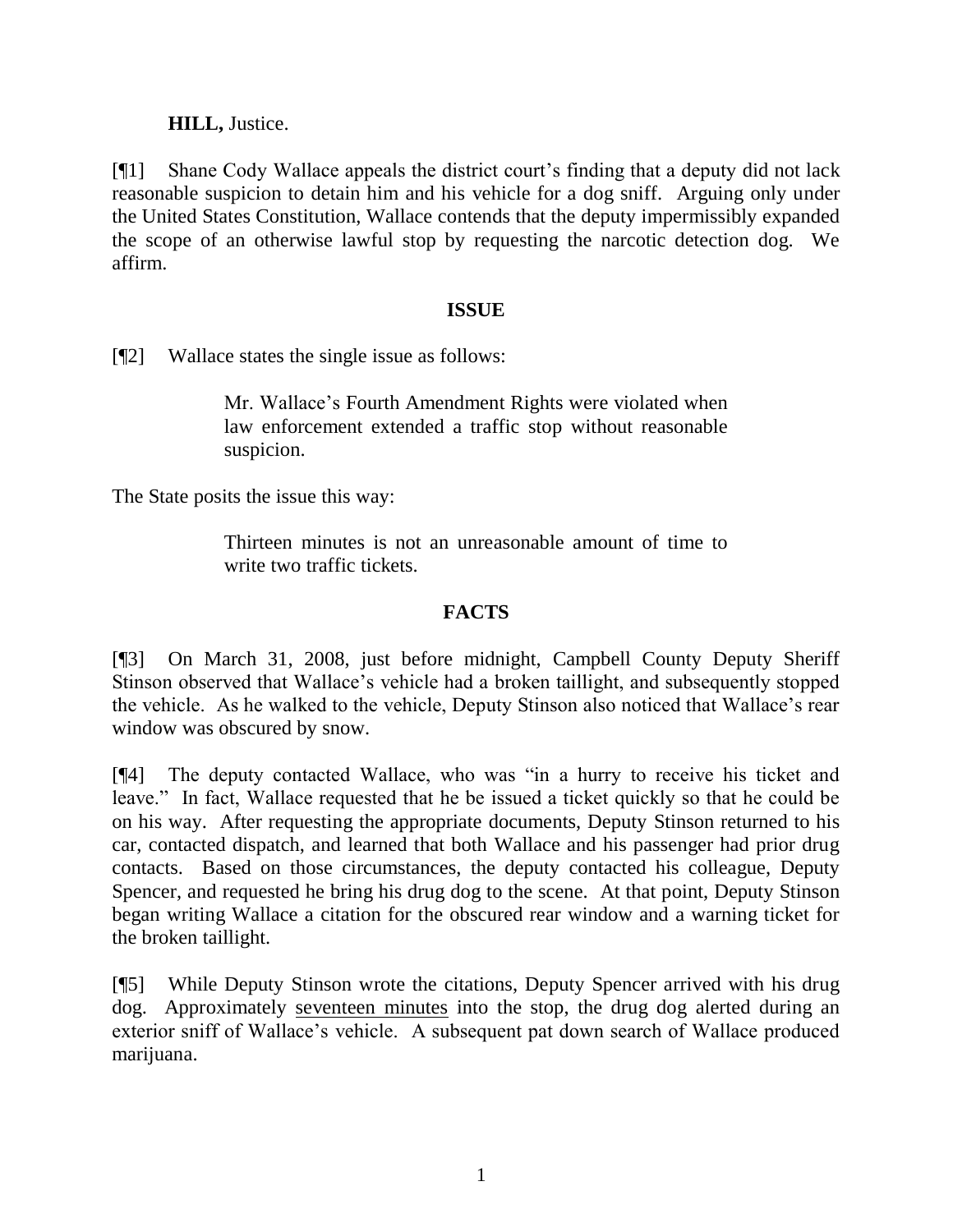[¶6] After being taken into custody, Wallace was charged with one count of possession of marijuana and subsequently filed a motion to suppress. The district court denied the motion, finding that the deputy had reasonable suspicion to detain Wallace. The court listed two circumstances of reasonable suspicion upon which the deputy relied: 1) both occupants of the vehicle had histories of drug contacts, and 2) the driver of the vehicle appeared unnaturally anxious and/or nervous to receive his ticket(s) and be on his way.

[¶7] Wallace entered a conditional guilty plea to the possession charge. The district court sentenced him to two to four years, suspended in favor of five years of supervised probation. This appeal followed.

## **STANDARD OF REVIEW**

**[**¶8] We recently stated in *Latta v. State,* 2009 WY 35, ¶ 10, 202 P.3d 1069, 1071 (Wyo. 2009):

> In reviewing a trial court's ruling on a motion to suppress evidence, we do not interfere with the trial court's findings of fact unless the findings are clearly erroneous. We view the evidence in the light most favorable to the trial court"s determination because the trial court has an opportunity at the evidentiary hearing to assess the credibility of the witnesses, weigh the evidence, and make the necessary inferences, deductions, and conclusions. The constitutionality of a particular search is a question of law that we review *de novo. Shaw v. State*, 2009 WY 18, ¶ 19, 201 P.3d 1108 (Wyo. 2009).

# **DISCUSSION**

[¶9] Wallace claims on appeal that his right to be free from unreasonable searches and seizures, protected by the Fourth Amendment to the United States Constitution, was violated when Deputy Stinson unlawfully extended the scope and the duration of the initial traffic stop without having a reasonable, articulable suspicion that a crime was occurring. Wallace argues that the facts of his case do not support a finding of reasonable, articulable suspicion necessary to expand both the scope and the duration of the stop.

[¶10] While Wallace focuses his argument on reasonable suspicion, the State centers its argument around a United States Supreme Court case, *Illinois v. Caballes,* 543 U.S. 405, 125 S.Ct. 834, 160 L.Ed.2d 842 (2005)*,* because, according to the State, the initial stop was not prolonged beyond the time reasonably required to complete the issuance of the citations and under *Caballes,* an exterior sniff of a vehicle by a drug dog does not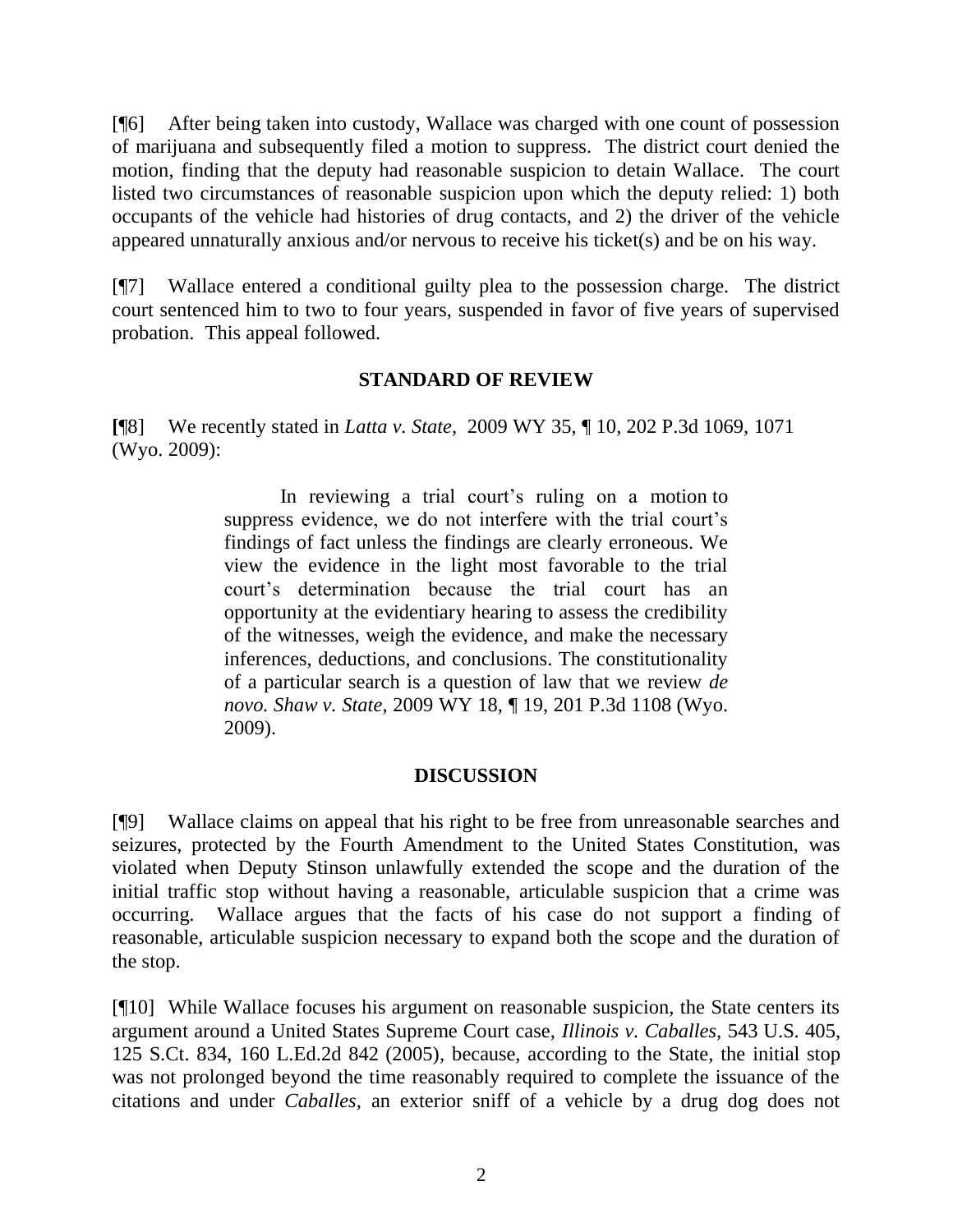constitute a search. The State argues that because it took only thirteen minutes for the deputy to write two traffic citations, during which time the drug dog arrived and was deployed, the duration of the traffic stop was not unreasonably extended. The State submits that this time period is within the typical length permitted.

[¶11] It is a well-accepted tenet of our jurisprudence that we may sustain the decision of the lower tribunal on any basis found in the record. *Van Order v. State*, 600 P.2d 1056, 1058 (Wyo. 1979). Although the district court found reasonable suspicion in this case, and rather than address Wallace"s argument regarding reasonable suspicion, we will affirm this case on the basis argued by the State – that the initial stop was not prolonged beyond the time reasonably required by the officer to write the citations, and that an exterior dog sniff does not constitute a search.

[¶12] The first clause of the Fourth Amendment provides that "… the right of the people to be secure in their persons, houses, papers, and effects, against unreasonable searches and seizures, shall not be violated[.]" United States Const. amend. IV. The protection against unreasonable seizures "extend[s] to brief investigatory stops of persons or vehicles that fall short of traditional arrest." *United States v. Arvizu*, 534 U.S. 266, 273, 122 S.Ct. 744, 151 L.Ed.2d 740 (2002). Pursuant to *Terry v. Ohio*, 392 U.S. 1, 30, 88 S. Ct. 1868, 20 L. Ed. 2d 889 (1968), a police officer may make a limited investigatory stop in the absence of probable cause if the officer has an articulable, reasonable suspicion, based upon the totality of the circumstances, that the suspect is involved in criminal activity. Under those same *Terry* principles, a court must determine whether the detention was reasonable by applying a two-part analysis. First, this Court considers whether the initial stop was justified, and secondly, we determine whether the officer's actions during the detention were "reasonably related in scope to the circumstances that justified the interference in the first instance." *Damato v. State*, 2003 WY 13, ¶ 9, 64 P.3d 700, 705 (Wyo. 2003) (citing *Wilson v. State*, 874 P.2d 215, 223 (Wyo. 1994)).

[¶13] Here, Wallace does not challenge the reasonableness of the initial stop. Regarding the initial stop, we have stated:

> During a routine traffic stop, a law enforcement officer may request a driver"s license, proof of insurance and vehicle registration, run a computer check, and issue a citation. *Campbell***,** ¶ 12, 97 P.3d at 785; *Damato*, ¶ 13, 64 P.3d at 706 (citing *Burgos-Seberos v. State*, 969 P.2d 1131, 1133 (Wyo. 1998); *United States v. Elliott*, 107 F.3d 810, 813 (10th Cir. 1997)). Generally, the driver must be allowed to proceed on his way without further delay once the officer determines the driver has a valid driver's license and is entitled to operate the vehicle. *Damato*, ¶ 13, 64 P.3d at 706; *see also United States v. Wood*, 106 F.3d 942, 945 (10th Cir. 1997); *Barch*,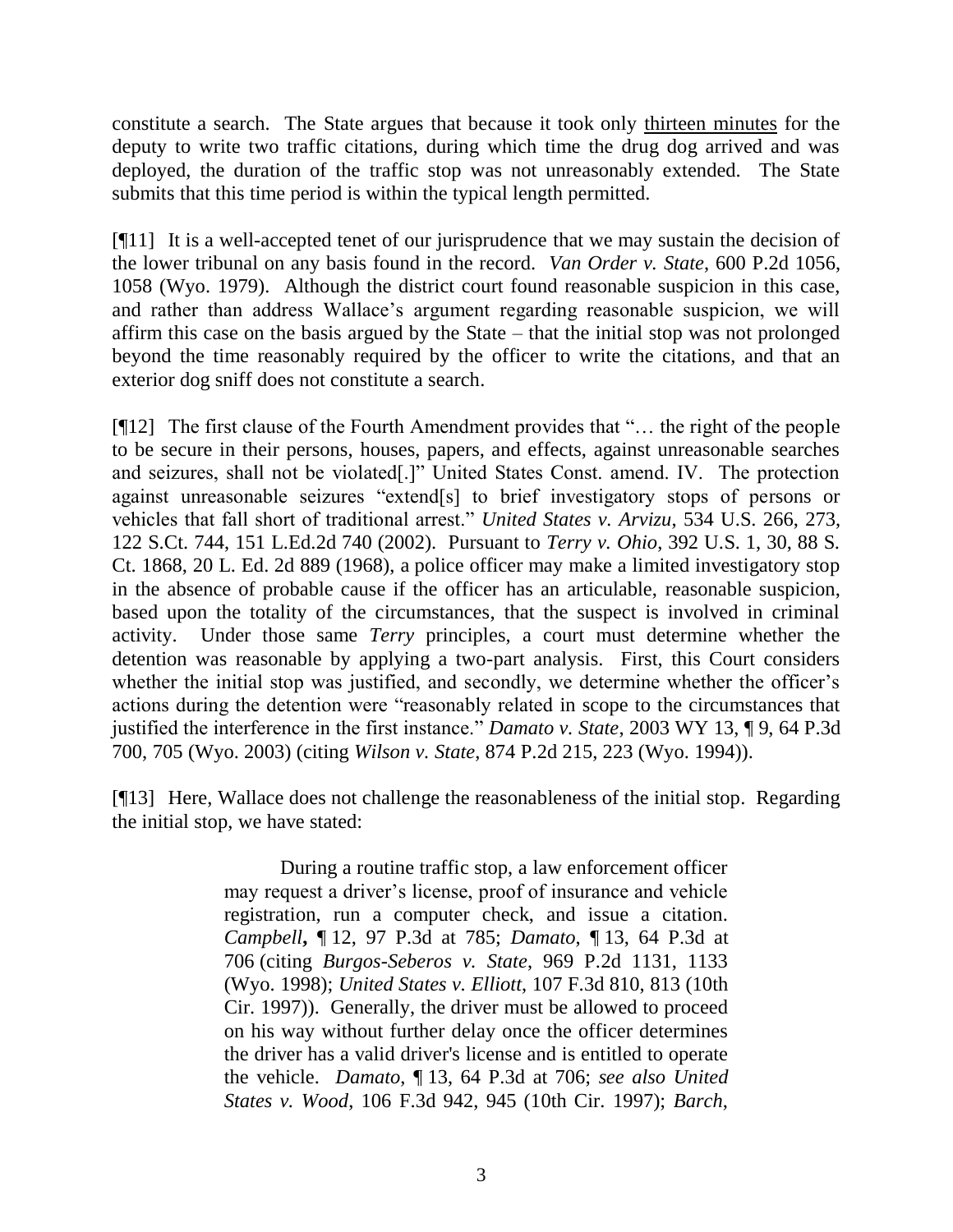¶ 9, 92 P.3d at 832. In the absence of consent, an officer may expand the investigative detention beyond the purpose of the initial stop only if there exists an " "objectively reasonable and articulable suspicion" that criminal activity has occurred or is occurring." *Damato*, ¶ 13, 64 P.3d at 706 (quoting *United States v. Williams*, 271 F.3d 1262, 1267 (10th Cir. 2001)).

*Garvin v. State*, 2007 WY 190, ¶ 14, 172 P.3d 725, 729 (Wyo. 2007).

# [¶14] This Court has also recognized that

 $\overline{a}$ 

[T]he basis for and the circumstances surrounding the stop, rather than an arbitrary time limit, govern a stop's permissible length. Hence, a stop"s duration and whether it was unreasonably extended is analyzed in terms of the length necessary for its legitimate purpose. *United States v. Guzman*, 864 F.2d 1512, 1519 fn. 8 (1998) (citing *United States v. Sharpe*, 470 U.S. 675, 84 L. Ed. 2d 605, 105 S. Ct. 1568, [685 - 87,] 470 U.S. 675, 84 L. Ed. 2d 605, 105 S. Ct. 1568, [1574 - 76,] 470 U.S. 675, 84 L. Ed. 2d 605, 105 S. Ct. 1568, [614 - 16] (1985)). In assessing the scope of the intrusion, we must examine whether the police diligently pursued a means of investigation that was likely to confirm or dispel their suspicions quickly and without undue delay in detaining a defendant. *Wilson v. State*, 874 P.2d 215 at 218, 223 -234 (Wyo. 1994) (quoting *United States v. Sharpe*, 470 U.S. 675, 84 L. Ed. 2d 605, 105 S. Ct. 1568, [685 - 87,] 470 U.S. 675, 84 L. Ed. 2d 605, 105 S. Ct. 1568, [1574 - 76,] 470 U.S. 675, 84 L. Ed. 2d 605, 105 S. Ct. 1568, [614 - 16] (1985)).

*Lindsay v. State*, 2005 WY 34, ¶ 19, 108 P.3d 852, 857 (Wyo. 2005).

[¶15] A United States Supreme Court case is also relative to our analysis. In *Caballes*, the Court held the Fourth Amendment does not require a reasonable, articulable suspicion to justify using a drug-detection dog to sniff the outside of a vehicle during a legitimate traffic stop as long as the duration of the stop is not extended. The Court concluded that a dog sniff of a car"s exterior did not compromise a legitimate privacy interest and, therefore, was not a search.<sup>1</sup> *Id.* 543 U.S. at 407. Said another way, the Fourth

<sup>1</sup> Prior to *Caballes,* in *Morgan v. State*, 2004 WY 95, ¶¶ 10-18, 95 P. 3d 802, 805-08 (Wyo. 2004), this Court also concluded that a dog sniff is not a search entitled to protection under the Fourth Amendment to the United States Constitution.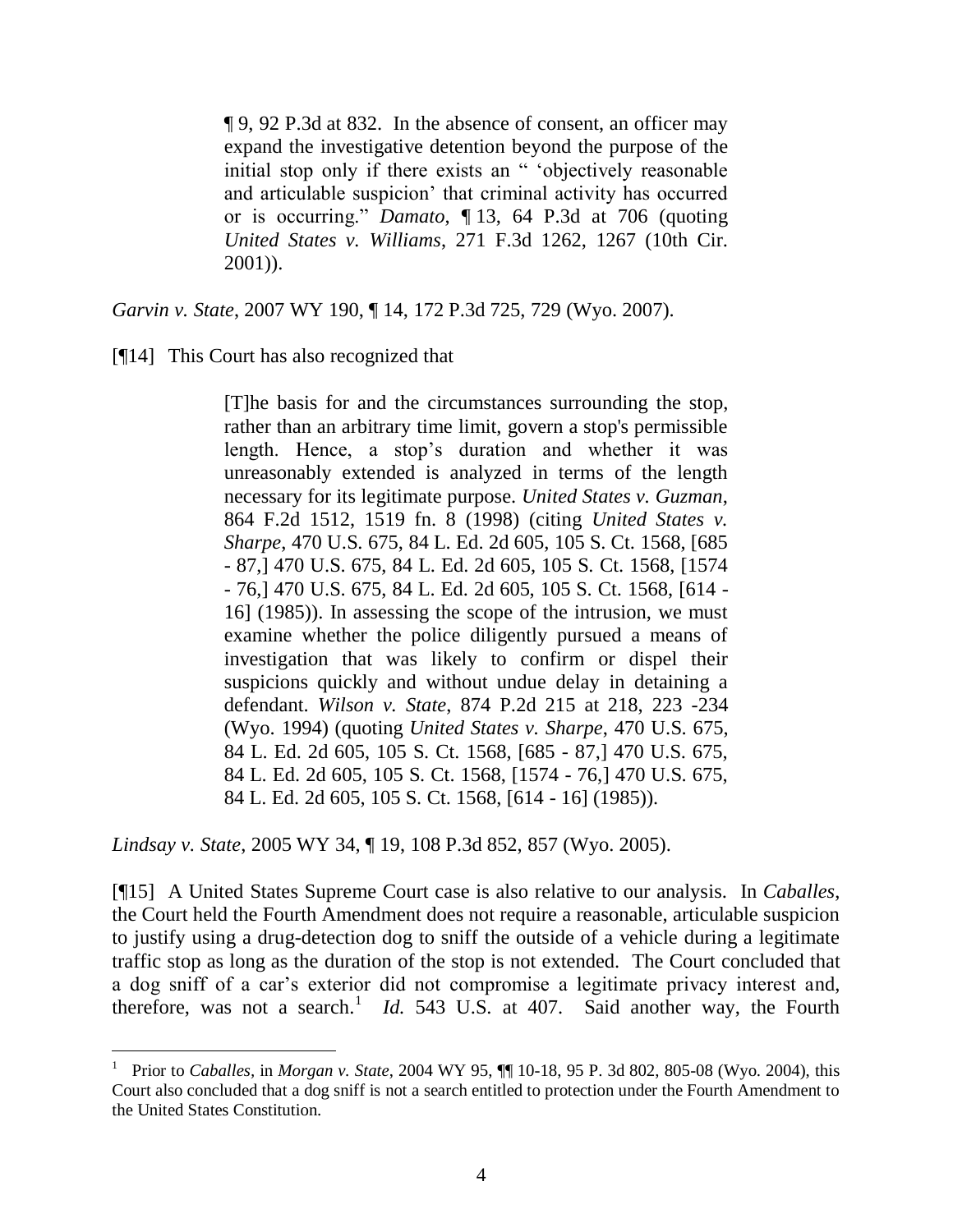Amendment does not prohibit police from using a narcotics-detection dog during a lawful traffic stop, even in the complete absence of reasonable suspicion, so long as the canine sweep does not extend the length of the traffic stop. *Id.* 543 U.S. at 409-10. The use of a drug sniffing dog does not enlarge the scope of a routine traffic stop into a drug investigation.

[¶16] Here, Wallace does not dispute the validity of the initial stop and, typically, that leads us to the second prong of the analysis under *Terry* (i.e., were the officer"s actions during the detention reasonably related in scope to the circumstances that justified the interference in the first instance). *Damato,* ¶ 9, 64 P.3d at 705. However, in this case, we need not look beyond the initial stop because Wallace admits that it was lawful, and also because the record is clear that no improprieties occurred so as to violate Wallace"s constitutional rights. The record shows precisely how many minutes Wallace had been detained before the drug dog alerted to drugs at the scene – just over seventeen minutes elapsed from the time Deputy Stinson stopped the vehicle until the dog alerted. The district court was persuaded that the deputy did not drag his feet in order to allow for the canine unit to arrive. In fact, the district court concluded that the brief period of detention lasted no longer than was necessary to achieve the purpose of the stop, inasmuch as the sniff was concluded before the deputy had finished issuing the citations. We agree.

[¶17] We have examined the record before us and find nothing to indicate that the duration of Wallace"s detention was so prolonged as to be unjustified. The deputy appears to have pursued his investigation in a conscientious and reasonable manner, while focusing on the matter at hand. He made a radio transmission to dispatch, awaited information, and then contacted the canine unit. His encounter with Wallace was focused, and he set out directly to complete the paperwork involved in issuing both a citation and a warning. In fact, the entire encounter – from the initial stop to the dog"s alert – lasted approximately seventeen minutes. At the hearing on Wallace"s *Motion to Suppress*, Deputy Stinson testified that it normally takes him 8-10 minutes to fill out a citation ticket, and at least 3-5 minutes to fill out a warning ticket. Here, he had to issue both a citation and a warning. Regarding the citation ticket, the deputy said, "It takes a while [to write a citation]. It is a pretty involved piece of paper if you get all your information on there. It is a pretty lengthy document." The purpose of the initial stop had not been completed before the canine unit arrived at the scene, and the dog sniff did not prolong the stop. Deputy Stinson completed his radio communications and began to write out the two tickets. He continued writing until the drug dog alerted to the vehicle. Based on the deputy's estimation that it would normally take him a total of 11-15 minutes to fill out both a citation and a warning, it was reasonable for him to still be in the process of writing the tickets when the dog alerted.

[¶18] Considering both the length of the continued detention and the investigative methods employed therein, we have determined that the duration of the extended detention was reasonable, and the use of the drug detection dog during the lawful